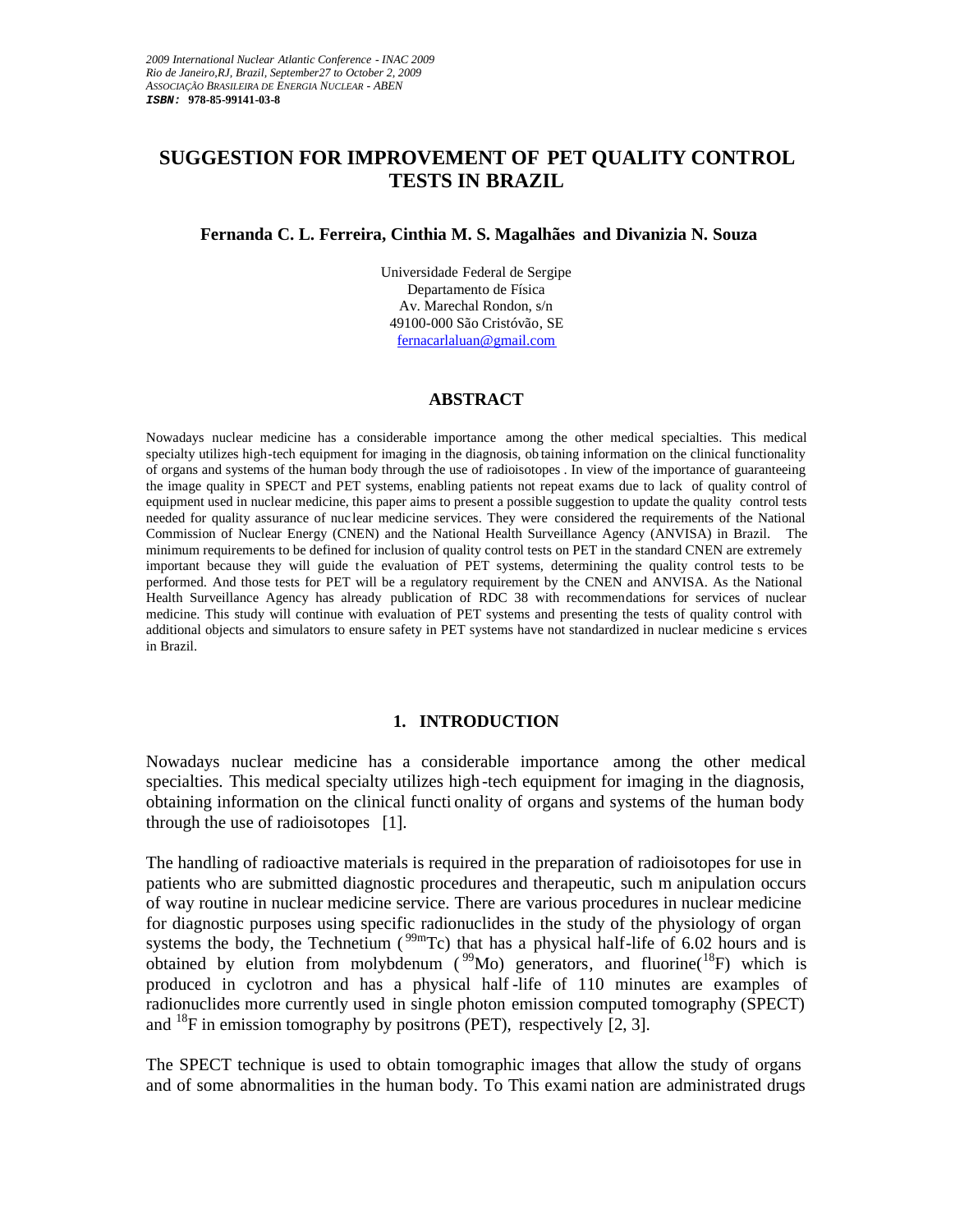to the patient marked by radionuclides emitting gamma radiation. The PET system has the same functionality of SPECT, however, this technique uses only positrons emitting radionuclides. PET is more often used in neurology, onc ology and cardiology. In both techniques the diagnoses are made through qualitative and quantitative analysis of digital images of organs and systems [4].

In Brazil, the National Health Surveillance Agency ( in Portuguese, Agência Nacional de Vigilância Sanitária, ANVISA) published in the Resolution of Collegiate Directors (RDC) of  $N^{\circ}$  38 on 24/07/2008 in the Brazilian Official Daily a regulation for nuclear medicine services, including testing of quality control for PET. Before that, the ANVISA convened several entities, including Brazilian Society of Biology and Nuclear Medicine ( in Portuguese, Sociedade Brasileira de Biologia e Medicina Nuclear , SBBMN) has discussed the regulation of plant and operation of Nuclear Medicine "in vivo" [5].

Several authors have been searching methods to improve the quality control in nuclear medicine. MacFarlane and colleagues (2006) report that there is no quality control tests required for PET and consider the standard technique of nuclear medicine of American College of Radiology for performing tests. According to the authors, each nuclear medicine department should submit a summary of quality control, such as frequency of testing that is done in each asend PET, performance of equipment, qualification of personnel and image quality [6].

The tests suggested by the International Atomic Energy Agency (IAEA) and National Commission of Nuclear Energy (in Portuguese, Comissão Nacional de Energia Nuclear, CNEN) are for gamma camera for SPECT and planar imaging, as can be seen in TECDOC-317, TECDOC-602 and CNEN-NN-3.05 [7-9]. The National Electrical Manufacturer's Association (NEMA) has published criteria for PET and dedicated PET, as the standards NU2-1994 and NU2-1994-2001, these are useful for quality control tests. It should be noted that Brazil does not yet have specific regulations for PET [10-12].

In view of the importance of ensuring the image quality in SPECT and PET systems, this paper aims to discuss a possible suggestion to improve the quality control tests of nuclear medicine services in order to obtain most current quality standards to evaluation of SPECT and PET cameras.

# **2. METHODOLOGY**

Suggestions were made from the standard CNEN-NN-3.05. These suggestions are based on documents already published, such as: the 2003 Rev ision of the Society of Nuclear Medicine Performance and Responsibility Guidelines for NMT that presents the recommendations for quality control tests and frequency required for each test [8]; ANVISA in RDC 38, published in 2008 and NEMA (Standard NU2-2001) [5, 11]. In principle, the proposals aim to update the standard with the inclusion of specificities in CNEN-NN-3.05 about PET and PET/CT.

These minimum requirements to be defined for inclusion of quality control tests on PET in the standard CNEN are extremely important because they will guide the evaluation of PET systems, determining the quality control tests to be performed. It is expected that these tests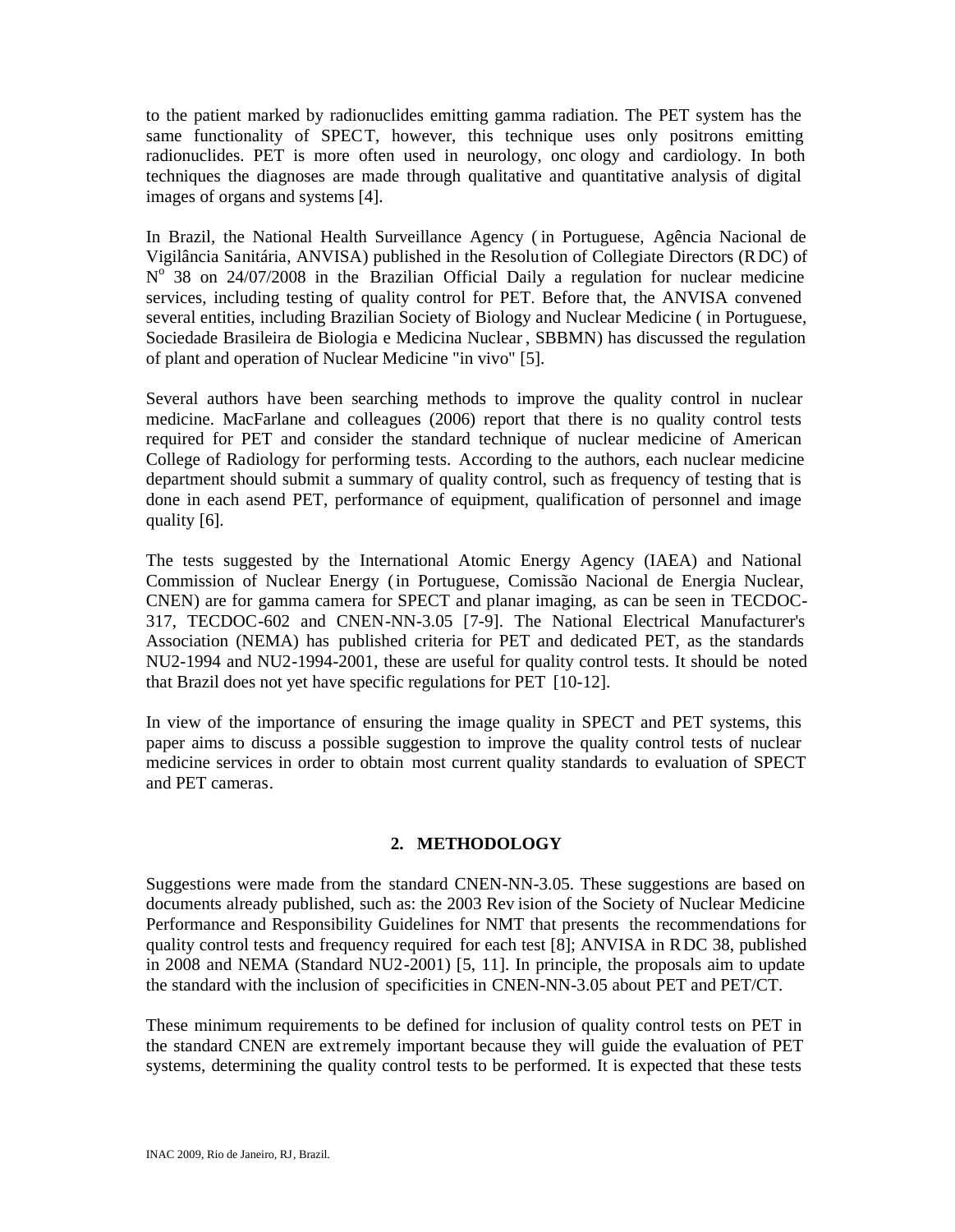for PET will be the regulatory requirements of the CNEN or ANVISA. In order to evaluate the PET quality control the minimal tests are described below:

Quality control tests on positron emission tomography:

- uniformity;
- energy resolution;
- accuracy in the correction of random events;
- sensitivity;
- transverse and axial spatial resolution;
- intrinsic scattering rate;
- count rate evaluation, equipment performance;
- correction of counting loss:
- correction for random events:
- use of simulator objects (phantom model PET/NEMA94/P) for tests of uniformity, assessment of counting rate, scattering rate and a ttenuation correction;
- $-$  image quality.

# **3. RESULTS AND DISCUSSIONS**

It is important to comment that in the regulation of RDC ANVISA 38 [5] the tests of quality control suggested are properly. Thus, we only suggest that the uniformity test will be performed more frequently, rather than annual that this test can be conducted monthly. More frequent tests can prevent persistent failures witch to leading to examinations repetition by the same patient because of inconclusive results caused by defects in equipment or in the image process. After all, as some authors describe, the parameters for acceptance tests are very necessary and must be conducted according to the manufacturer's manual and NEMA recommendations.

Another important factor to be considered in quality control of PET is related to use of phantom for the testing of quality control, such as uniformity, count rate evaluation, scattering rate and the correction of attenuation. Thus, it is considered that the care required for the proper use of equipment red uces the probability of error, avoiding the unnecessary repetition of tests. Furthermore, although the radionuclides used in PET have short mean life, energy released in disintegrations is high (511 keV) if compared to the radionuclides used in SPECT. The department of nuclear medicine that has PET equipment must perform the tests described in this paper with the following frequencies (Table 1), respecting the rules presented by ANVISA, IAEA and NEMA [5, 7-13].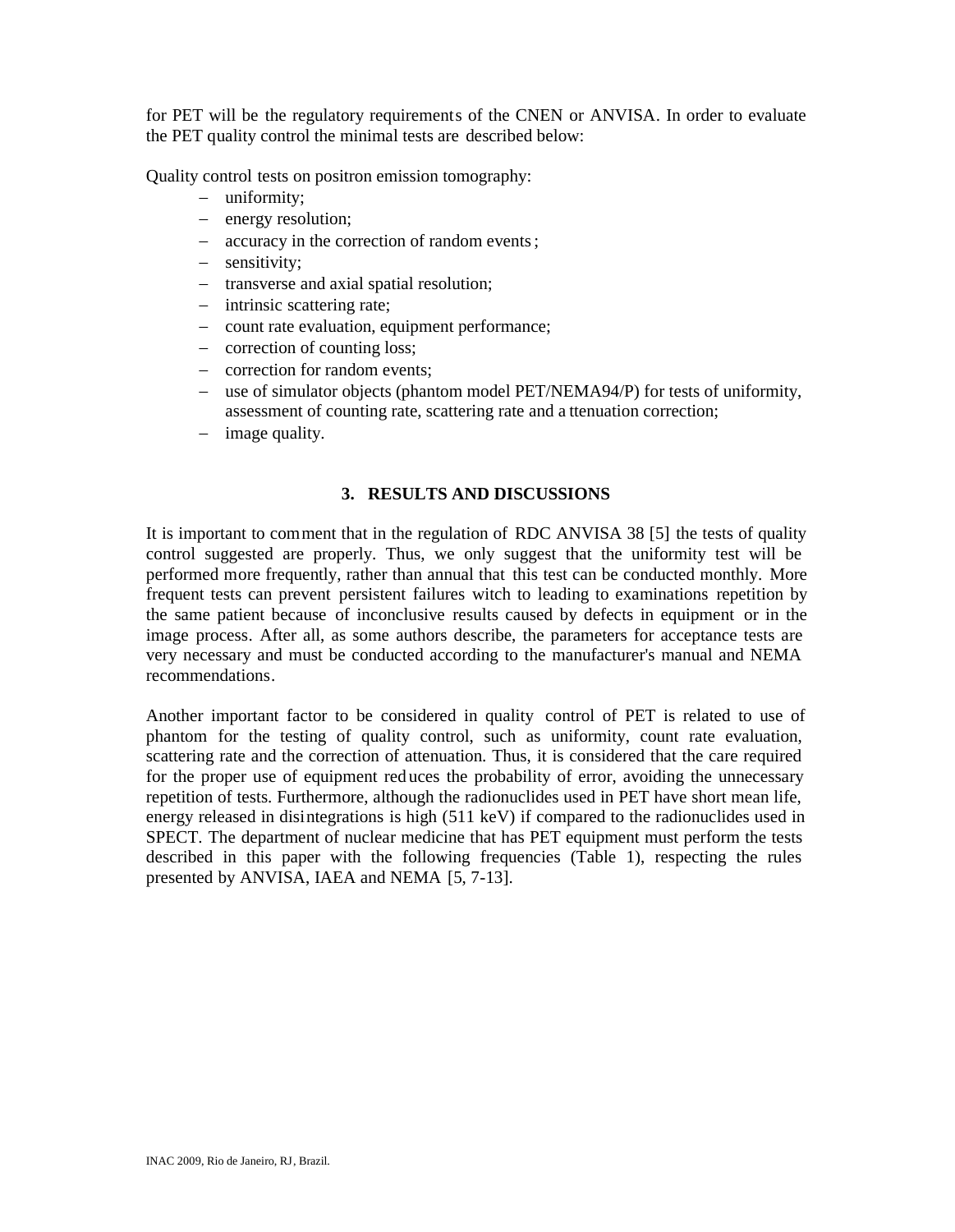| Quality control tests in PET                      | Frequency                |
|---------------------------------------------------|--------------------------|
| Uniformity                                        | Weekly                   |
| Sensitivity                                       | Semester                 |
| Spatial resolution                                | Weekly                   |
| Fraction of scattering                            | Monthly                  |
| Loss of accuracy in the correction of<br>counting | Monthly and if necessary |
| Accuracy in the correction of random<br>events    | Monthly and if necessary |
| Accuracy in image quality                         | Monthly and if necessary |

# **Table 1. Tip for the quality control tests in PET and their respective frequencies.**

From the moment that the National Commission of Nuclear Energy standardizes the quality control tests to dedicated PET systems, these equipments become safer than now, enabling greater security for workers in nuclear medicine services, ensuring the quality of images and preventing future incidents that may occur in PET, reducing failure witch can impede the perfect operation of nuclear medicine service. Thus enhancement in the standard allows ensure that the PET system works with accuracy and precision.

# **4. CONCLUSIONS**

Discussions for evaluating of a proposal for improvement of quality control tests in nuclear medicine in Brazil indicates that it is important to the National Commission of Nuclear Energy standardize the testing of quality control for PET, considering their frequencies. A significant step in this improvement was given by the National Sanitary Surveillance A gency with the publication of RDC 38 (2008) that presents recommendations for services of nuclear medicine. Our study will continue with evaluation of PET systems and presenting the quality control tests with additional phantoms to ensure safety of other equipme nt which has not yet regulated in nuclear medicine services in Brazil.

### **ACKNOWLEDGMENTS**

The authors acknowledge the Coordenação de Aperfeiçoamento de Pessoal de Nível Superior, (CAPES), to Conselho Nacional de Desenvolvimento Científico e Tecnológico, (CNPq) for financial support of Nuclear Medicine Clinical, Endocrinology and Diabetes Ltda (in Portuguese, Clínica de Medicina Nuclear Endocrinologia e Diabetes Ltda, CLIMEDI) by the aid of data.